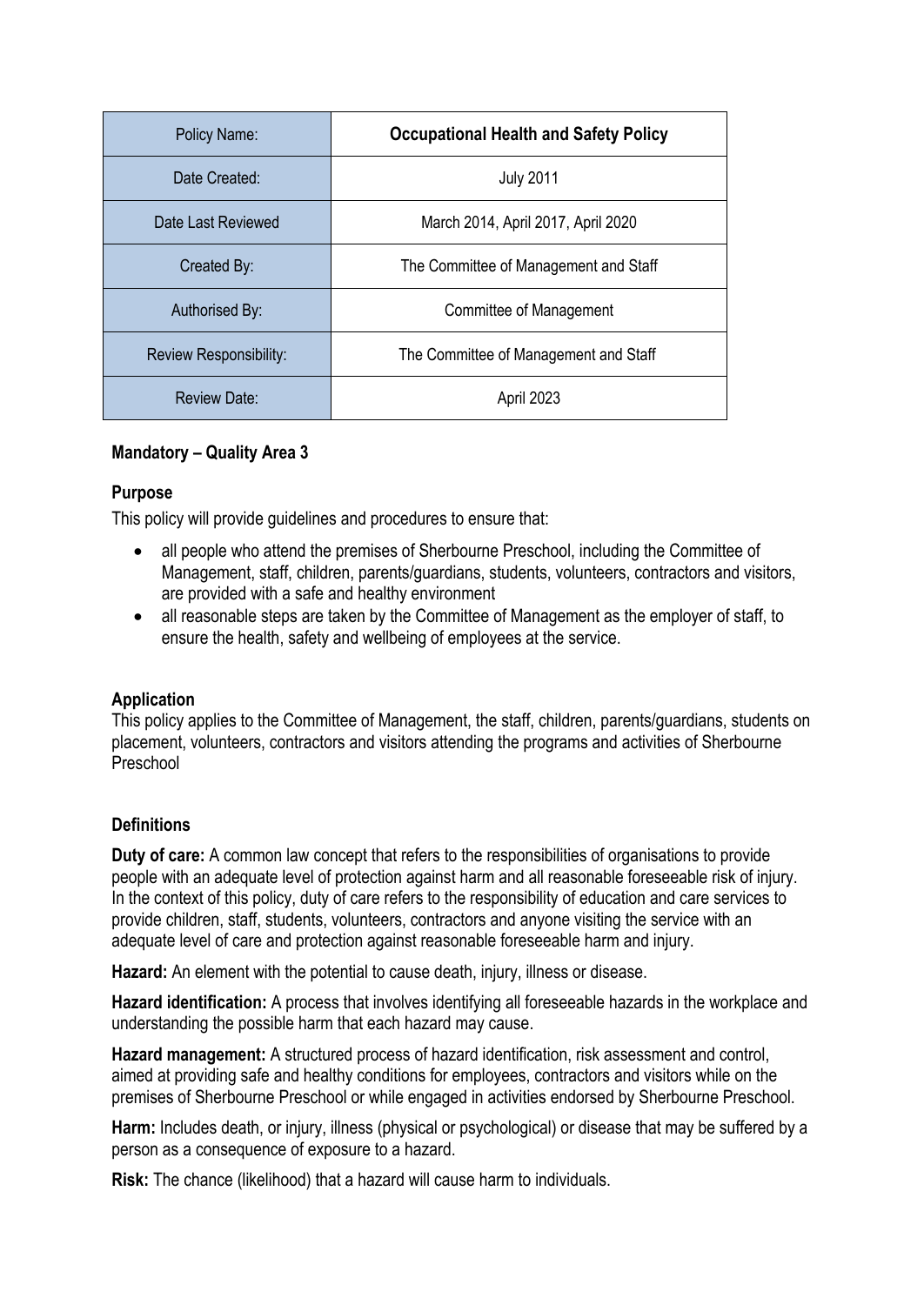**Risk assessment:** A process for developing knowledge/understanding about hazards and risks so that sound decisions can be made about the control of hazards. Risk assessments assist in determining:

what levels of harm can occur

how harm can occur

the likelihood that harm will occur.

**Risk control:** A measure, work process or system that eliminates an OHS hazard or risk, or if this is not possible, reduces the risk so far as is reasonably practicable

#### **Policy Statement**

Sherbourne Preschool has a moral and legal responsibility to provide a safe and healthy environment for employees, children, parents/guardians, students, volunteers, contractors and visitors.

Sherbourne Preschool is committed to ensuring that:

- the management group, staff and volunteers are aware of their health and safety responsibilities as employers, employees and volunteers
- on days that are forecasted to reach temperatures 40 degrees and above (as forecasted by the Bureau of Meteorology) kinder sessions will not operate (no Children). Families will be notified by 8pm the night before via text message SMS to both legal guardians
- on days when the temperature is to reach 38 degrees and above parents will be encouraged to keep their child at home or arrange for early their collection
- on the days that we are notified that utility services, including, water, electricity and gas, will not be available or in the event that these services are disconnected for a long period of time. Families will be notified and asked to collect their child immediately via cloudworks
- systematic identification, assessment and control of hazards is undertaken at the service
- effective communication and consultation form a fundamental part of the management process to encourage innovative ways of reducing risk in the service environment
- training is provided to assist staff to identify health and safety hazards which, when addressed, will lead to safer work practices at the service
- it fulfils its obligations under current and future laws (in particular, the Occupational Health and Safety Act 2004), and that all relevant codes of practice are adopted and accepted as a minimum standard.

The legal duties of an **employer** under the OHS Act are:

- to provide and maintain a workplace that is safe and without risk to the health of employees. This responsibility extends to contractors for routine tasks over which the employer has management. For contractors completing non-routine tasks, the employer must ensure that the service's daily operations and layout do not pose unreasonable risks
- to ensure other individuals, such as families and visitors, are not exposed to health and safety risks arising from the organisation's activities
- to consult with employees about OHS matters that will, or will likely, affect employees directly, including identifying hazards and assessing risks, and making decisions about risk control measures.

The OHS Act places the responsibility on **employees** for:

- taking care of their own safety and the safety of others who may be affected by their actions
- co-operating with reasonable OHS actions taken by the employer, including following guidelines, attending OHS-related training, reporting incidents, co-operating with OHS investigations,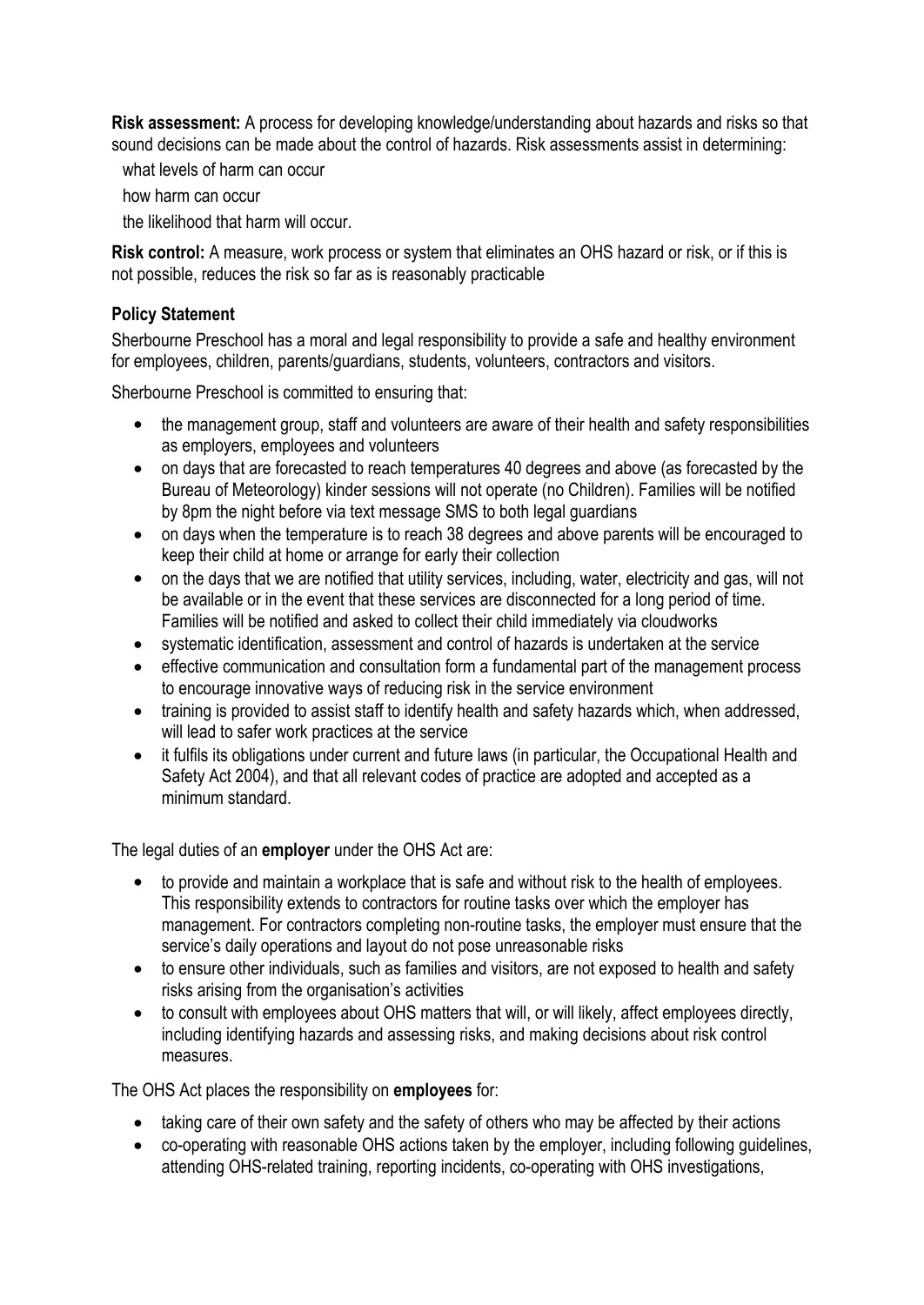encouraging good OHS practice with fellow employees and others at the service, and assisting the employer with conducting OHS inspections during operating hours

not interfering with safety equipment provided at the service, such as fire extinguishers.

## **Our Responsibilities**

### **The Committee of Management is responsible for:**

providing and maintaining a work environment that is safe and without risks to health (OHS Act: Section 21). This includes ensuring that:

- there are safe systems of work
- all plant and equipment provided for use by staff, including machinery, appliances and tools etc., are safe and meet relevant safety standards
- substances, and plant and equipment, are used, handled, and stored safely
- material safety data sheets are supplied for all chemicals kept and/or used at the service (refer to www.ohsinecservices.org.au)
- there are adequate welfare facilities e.g. first aid and dining facilities etc.
- there is appropriate information, instruction, training and supervision for employees

(Note: *This duty of care is owed to all employees, children, parents/guardians, volunteers, students, contractors and any members of the public who are at the workplace at any time*)

- ensuring there is a systematic risk management approach (refer to [www.ohsinecservices.org.au\)](http://www.ohsinecservices.org.au) to the management of workplace hazards. This includes ensuring that:
- hazards and risks to health and safety are identified, assessed and eliminated or, if it is not possible to remove the hazard/risk completely, effectively controlled
- measures employed to eliminate/control hazards and risks to health and safety are monitored and evaluated regularly
- ensuring regular safety audits of the following:
- indoor and outdoor environments
- all equipment, including emergency equipment
- playgrounds and fixed equipment in outdoor environments
- cleaning services
- horticultural maintenance
- pest control
- monitoring the conditions of the workplace and the health of employees (OHS Act: Section 22)
- protecting other individuals from risks arising from the service's activities, including holding a fete or a working bee etc., or any activity that is ancillary to the operation of the service e.g. contractors cleaning the premises after hours (OHS Act: Section 23)
- providing adequate instruction to staff in safe working procedures, and informing them of known hazards to their health and wellbeing that are associated with the work that they perform at the service
- ensuring that all plant, equipment and furniture are maintained in a safe condition
- developing procedures to guide the safe use of harmful substances, such as chemicals, in the workplace
- ensuring that OHS accountability is included in all position descriptions

allocating adequate resources to implement this policy

displaying this policy in a prominent location at the service premises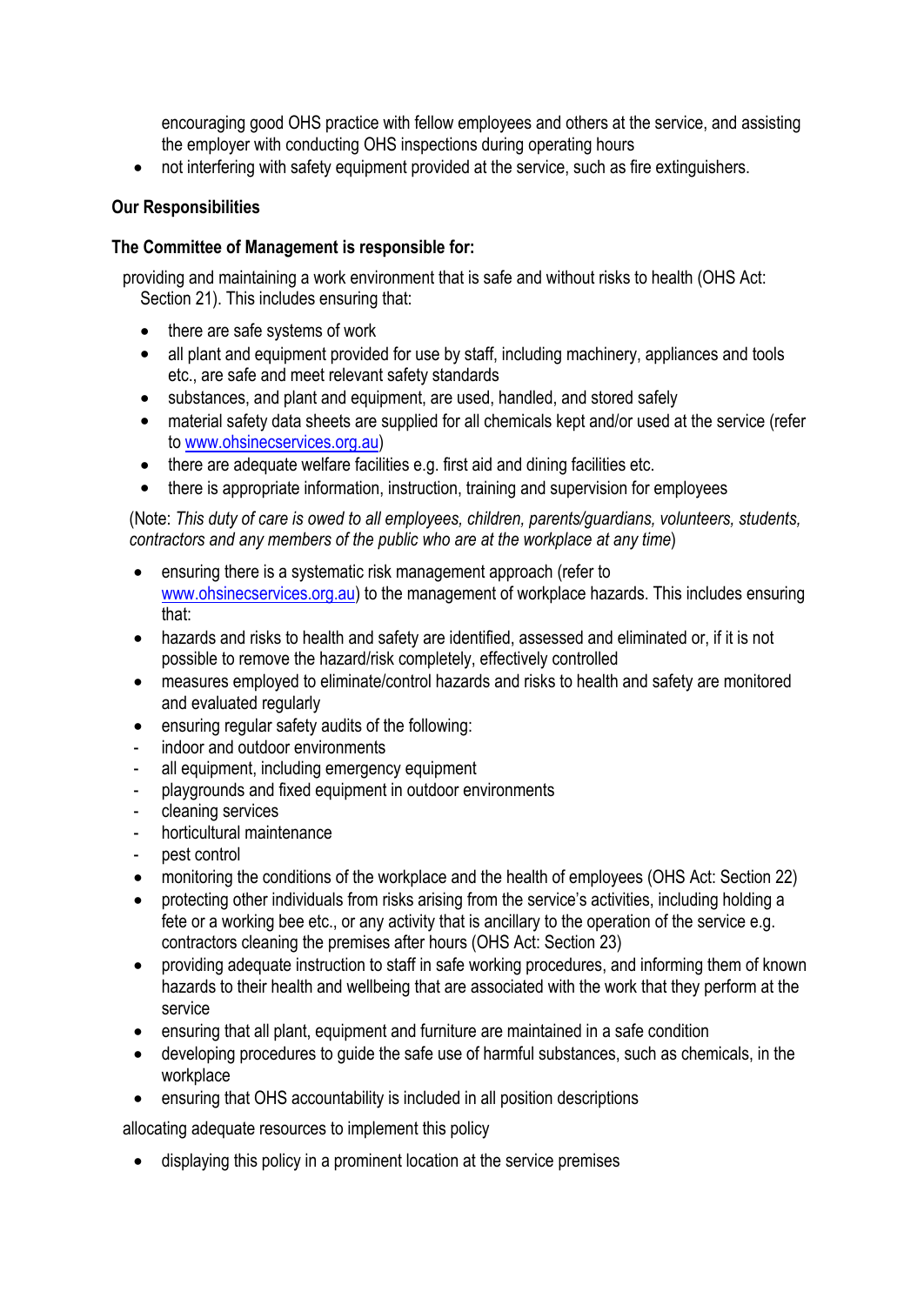- ensuring the physical environment at the service is safe, secure and free from hazards for children (refer to *Child Safe Environment Policy*)
- identifying and providing appropriate resources, induction and training to assist educators, staff, contractors, visitors, volunteers and students to implement this policy
- ensuring the, staff, contractors, volunteers and students are kept informed of any relevant changes in legislation and practices in relation to this policy
- consulting appropriately with employees on OHS matters including:
- identification of hazards
- making decisions on how to manage and control health and safety risks
- making decisions on health and safety procedures
- the need for establishing an OHS committee and determining membership of the committee
- proposed changes at the service that may impact on health and safety
- establishing health and safety committees
- notifying WorkSafe Victoria about serious workplace incidents, and preserving the site of an incident (OHS Act: Sections 38–39)
- holding appropriate licenses, registrations and permits, where required by the OHS Act
- attempting to resolve OHS issues with employees or their representatives within a reasonable timeframe
- not discriminating against employees who are involved in health and safety negotiations
- allowing access to an authorised representative of a staff member who is acting within his/her powers under the OHS Act
- producing OHS documentation as required by inspectors and answering any questions that an inspector asks
- not obstructing, misleading or intimidating an inspector who is performing his/her duties.

#### **The Nominated Supervisor and Person in Day to Day Charge is responsible for:**

- ensuring that all educators/staff are aware of this policy, and are supported to implement it at the service
- organising/facilitating regular safety audits of the following:
	- indoor and outdoor environments
	- all equipment, including emergency equipment
	- playgrounds and fixed equipment in outdoor environments
	- cleaning services
	- horticultural maintenance
	- pest control
- ensuring that all cupboards/rooms are labelled accordingly, including those that contain chemicals and first aid kits, and that child-proof locks are installed on doors and cupboards where contents may be harmful
- ensuring the physical environment at the service is safe, secure and free from hazards for children (refer to *Child Safe Environment Policy*)
- ensuring that all equipment and materials used at the service meet relevant safety standards
- ensuring the service is up to date with current legislation on child restraints in vehicles if transporting children (refer to *Road Safety and Safe Transport Policy)*
- implementing and practising emergency and evacuation procedures (refer to *Emergency and Evacuation Policy*)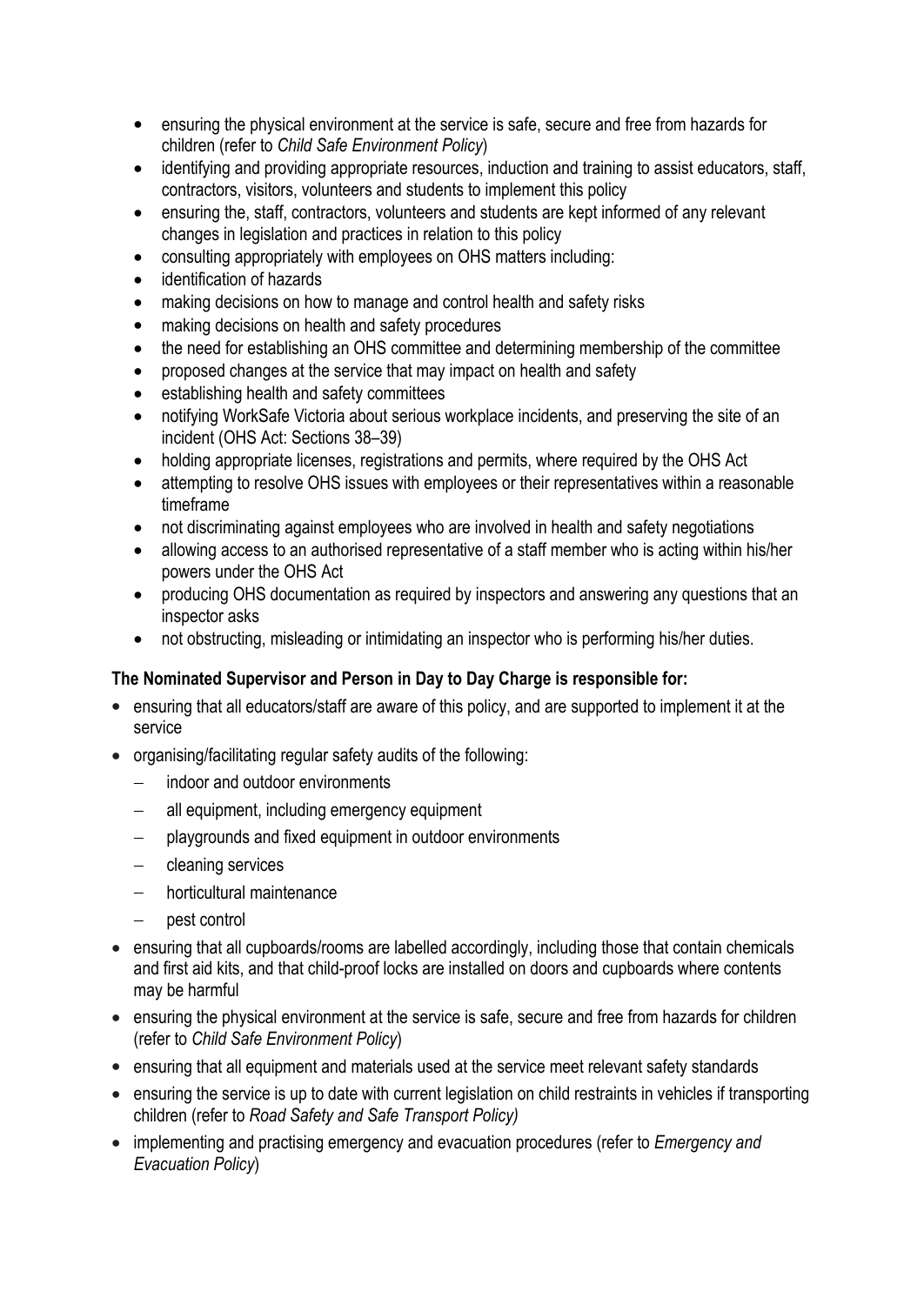- implementing and reviewing this policy in consultation with the Approved Provider, educators, staff, contractors and parents/guardians
- identifying and providing appropriate resources and training to assist educators, staff, contractors, visitors, volunteers and students to implement this policy
- keeping up to date and complying with any relevant changes in legislation and practices in relation to this policy.

### **Educators and other staff are responsible for:**

- taking care of their own safety and the safety of others who may be affected by their actions
- co-operating with reasonable OHS actions taken by the Approved Provider, including:
	- following OHS rules and quidelines
	- helping to ensure housekeeping is of the standard set out in service policies
	- attending OHS training as required
	- $-$  reporting OHS incidents
	- co-operating with OHS investigations
	- $-$  encouraging good OHS practices with fellow employees and others attending the service
	- assisting the Approved Provider with tasks relating to OHS, such as conducting OHS inspections during working hours
- not interfering with safety equipment provided by the Approved Provider
- practising emergency and evacuation procedures (refer to *Emergency and Evacuation Policy*)
- ensuring the physical environment at the service is safe, secure and free from hazards for children (refer to *Child Safe Environment Policy*)
- maintaining a clean environment daily, and removing tripping/slipping hazards as soon as these become apparent
- keeping up to date with current legislation on child restraints in vehicles if transporting children (refer to *Road Safety and Safe Transport Policy*)
- implementing and reviewing this policy in consultation with the Approved Provider, Nominated Supervisor, educators, staff, contractors and parents/guardians.

#### **Students on placements, volunteers, contractors and parents/guardians at the service are responsible for:**

- being familiar with this policy
- co-operating with reasonable OHS rules implemented by the service
- not acting recklessly and/or placing the health and safety of other adults or children at the service at risk.

# **EVALUATION**

In order to assess whether the values and purposes of the policy have been achieved, the Approved Provider will:

- regularly seek feedback from everyone affected by the policy regarding its effectiveness, particularly in relation to identifying and responding to occupational health and safety issues
- monitor the implementation, compliance, complaints and incidents in relation to this policy
- keep the policy up to date with current legislation, research, policy and best practice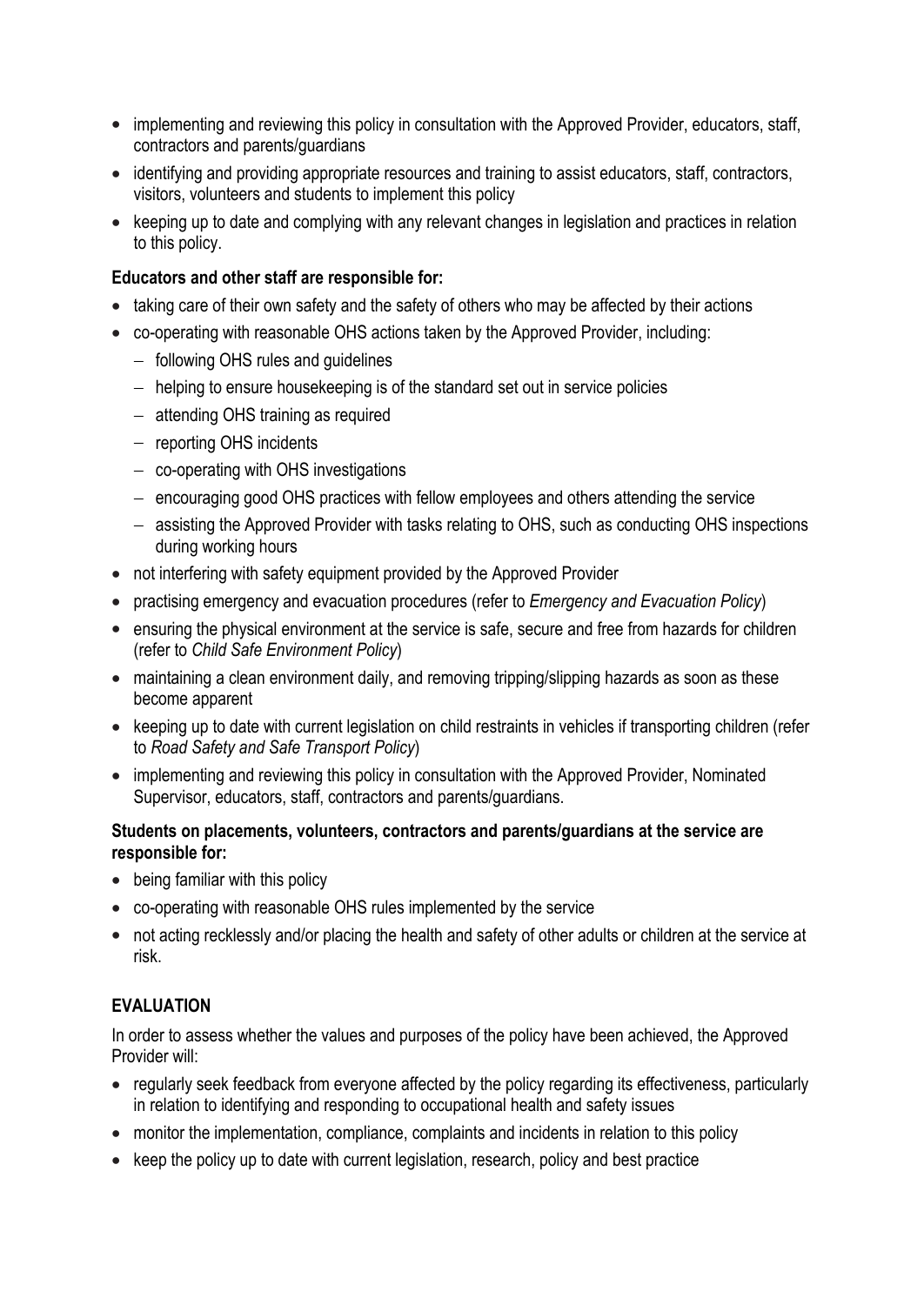- revise the policy and procedures as part of the service's policy review cycle, or as required
- notify parents/guardians at least 14 days before making any changes to this policy or its procedures (Regulation 172(2)).

#### **ATTACHMENTS**

Nil

#### **AUTHORISATION**

This policy was adopted by the Approved Provider of Sherbourne Pre-School on April 2020

#### **REVIEW DATE:** APRIL 2023

#### **Legislation and standards**

Relevant legislation and standards include but are not limited to: *Accident Compensation Act 1985*, as amended 2007 *AS/NZS 4804:2001 and 4801:2001 Occupational health and safety systems Education and Care Services National Law Act 2010 Education and Care Services National Regulations 2011 National Quality Standard*, Quality Area 2: Children's Health and Safety Standard 2.3: Each child is protected Element 2.3.1: Children are adequately supervised at all times Element 2.3.2: Every reasonable precaution is taken to protect children from harm and any hazard likely to cause injury *National Quality Standard*, Quality Area 3: Physical **Environment** Standard 3.1: The design and location of the premises is appropriate for the operation of a service Element 3.1.1: Outdoor and indoor spaces, buildings, furniture, equipment, facilities and resources are suitable for their purpose Element 3.1.2: Premises, furniture and equipment are safe, clean and well maintained *National Quality Standard*, Quality Area 7: Leadership and Service Management Standard 7.1: Effective leadership promotes a positive organisational culture and builds a professional learning community *Occupational Health and Safety Act 2004*